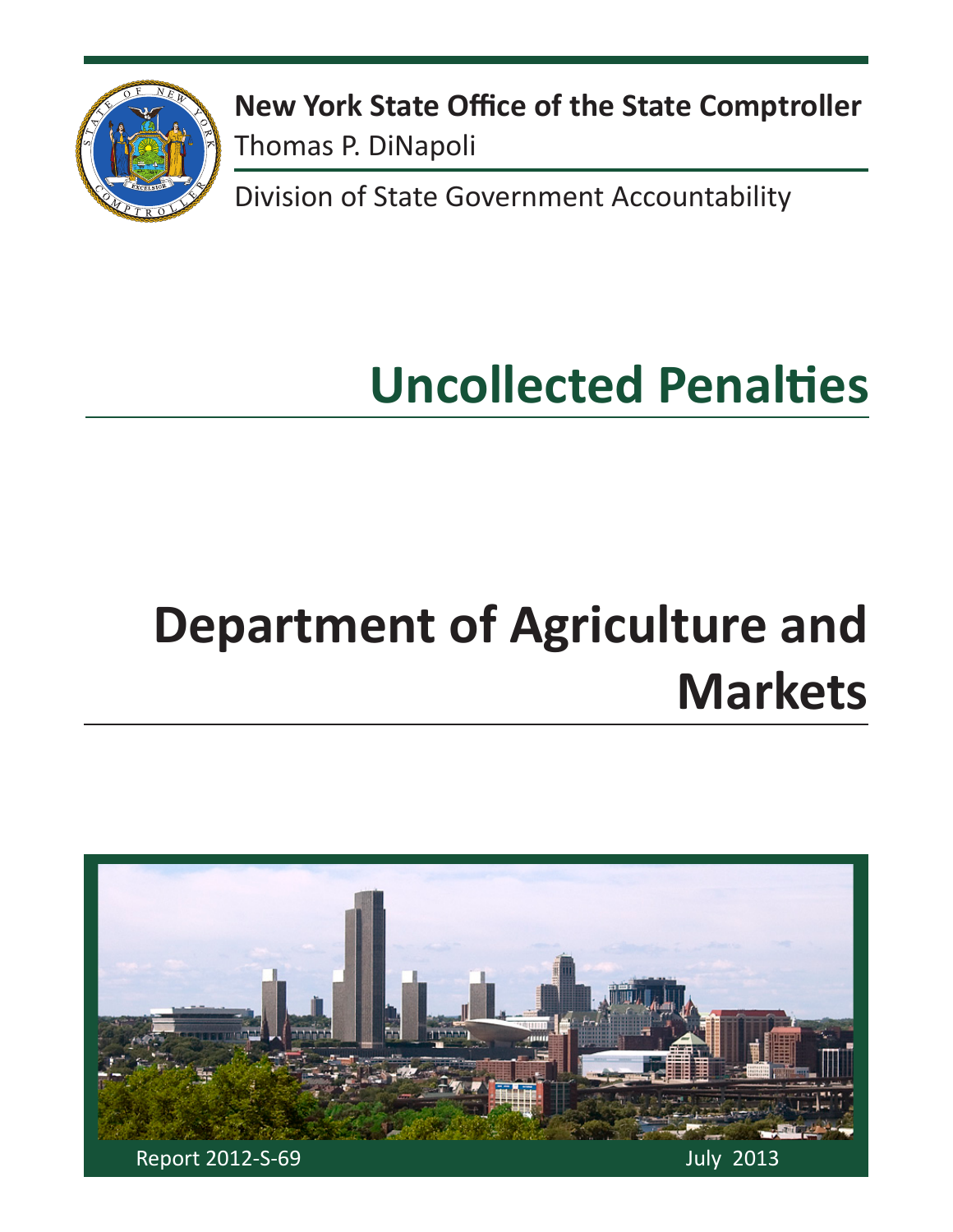# **Executive Summary**

### **Purpose**

To determine if the Department of Agriculture and Markets (Department) effectively pursues and collects outstanding penalties. The audit covers the period April 1, 2007 through February 1, 2013.

### **Background**

The Department's mission is to foster a competitive food and agriculture industry that benefits producers and consumers, while promoting public health and safety. The Department conducts inspections of various operations to ensure compliance with the Agriculture and Markets Law. Individuals and entities who violate the law first receive warnings seeking compliance. When problems are not corrected, monetary penalties can be assessed. Between April 1, 2007 and September 17, 2012, the Department assessed over 31,000 penalties totaling more than \$18.2 million. Of this amount, \$10.4 million (57 percent) was collected, \$2.2 million was waived and \$3.9 million was written off as uncollectible. The remaining of \$1.7 million was outstanding.

### **Key Findings**

- Outstanding accounts routinely have no collection activity for two years or more and are often eventually deemed uncollectible. Between April 2007 and October 2012, more than 6,000 penalized establishments went out of business resulting in the withdrawal and write off over \$3.5 million of accounts receivable.
- Critical but incompatible duties associated with collection (including billing, recordkeeping and receipt of payments) are all assigned to one employee. An absence of management oversight has significantly increased the risk that errors, omissions and even irregularities can occur and not be detected.
- The current system used to track outstanding penalties is incomplete and often inaccurate. As a result, the Department is unable to utilize certain proven collection methods, including the State-Wide Offset Program.
- A lack of communication and information flow between the Penalty Unit and the divisions performing inspections negatively impacts consistency and effectiveness.

### **Key Recommendations**

- Revise collection processes to eliminate extended periods of inactivity and provide for more periodic and progressive attempts to secure payment.
- Distribute incompatible tasks and functions among various employees. Where this segregation is not possible, increase management oversight to reduce the risk that errors, omissions or irregularities could occur and not be detected.
- Develop performance measurement tools, such as periodic reports and analytics, to enhance management oversight and monitoring of penalty and collection activities.
- Improve communications and information sharing between and among operating divisions, especially as it relates to penalty history.

# **Other Related Audits/Reports of Interest**

[Office of the Attorney General: Accounts Receivable Collections \(2011-S-25\)](http://osc.state.ny.us/audits/allaudits/093013/11s25.pdf)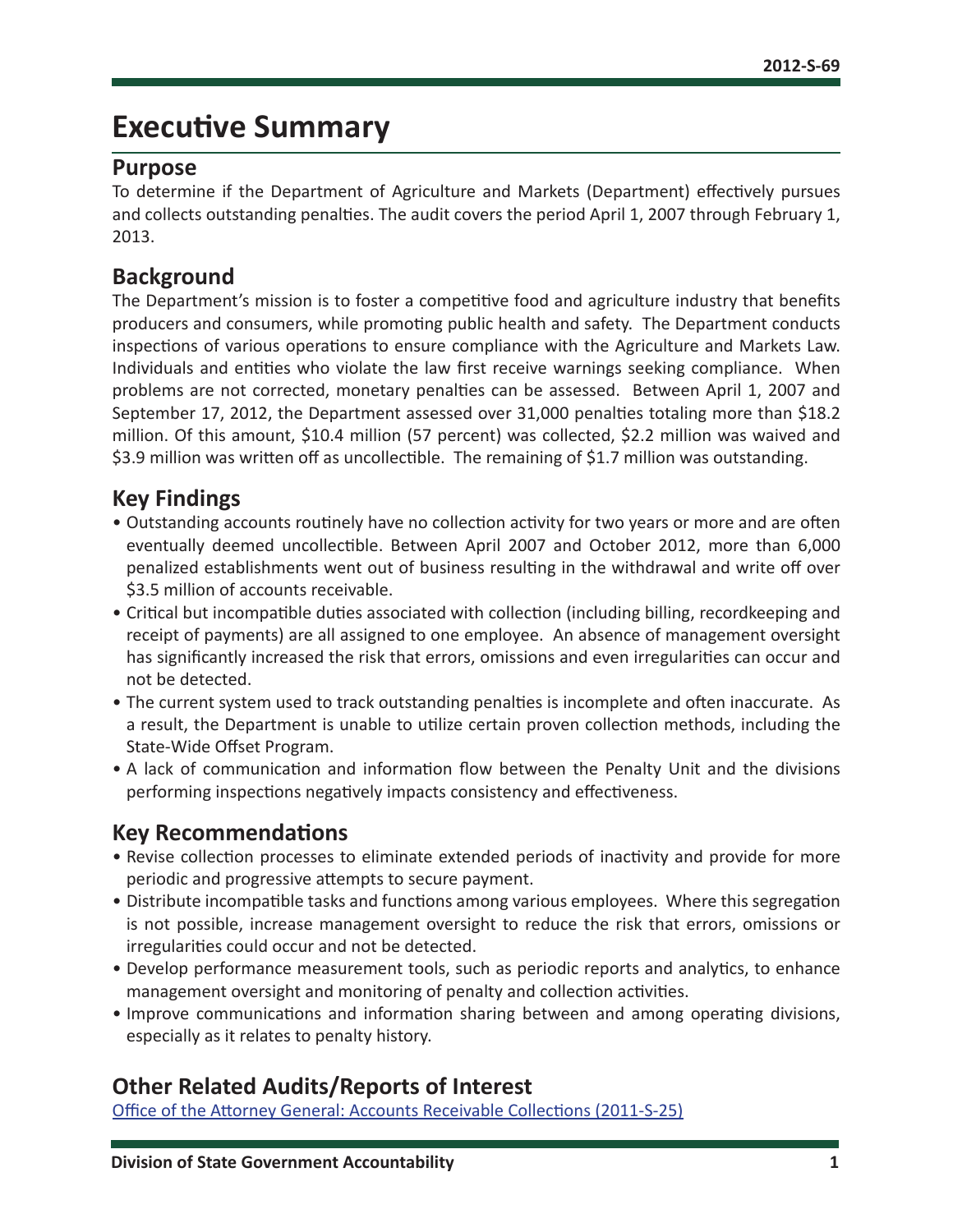# **State of New York Office of the State Comptroller**

### **Division of State Government Accountability**

July 31, 2013

Darrel J. Aubertine Commissioner Department of Agriculture and Markets 10 B Airline Drive Albany, NY 12235

Dear Commissioner Aubertine:

The Office of the State Comptroller is committed to helping State agencies, public authorities and local government agencies manage government resources efficiently and effectively and, by so doing, providing accountability for tax dollars spent to support government operations. The Comptroller oversees the fiscal affairs of State agencies, public authorities and local government agencies, as well as their compliance with relevant statutes and their observance of good business practices. This fiscal oversight is accomplished, in part, through our audits, which identify opportunities for improving operations. Audits can also identify strategies for reducing costs and strengthening controls that are intended to safeguard assets.

Following is a report of our audit of the Department of Agriculture and Markets entitled *Uncollected Penalties*. This audit was performed according to the State Comptroller's authority under Article V, Section 1 of the State Constitution and Article II, Section 8 of the State Finance Law.

This audit's results and recommendations are resources for you to use in effectively managing your operations and in meeting the expectations of taxpayers. If you have any questions about this report, please feel free to contact us.

Respectfully submitted,

*Office of the State Comptroller Division of State Government Accountability*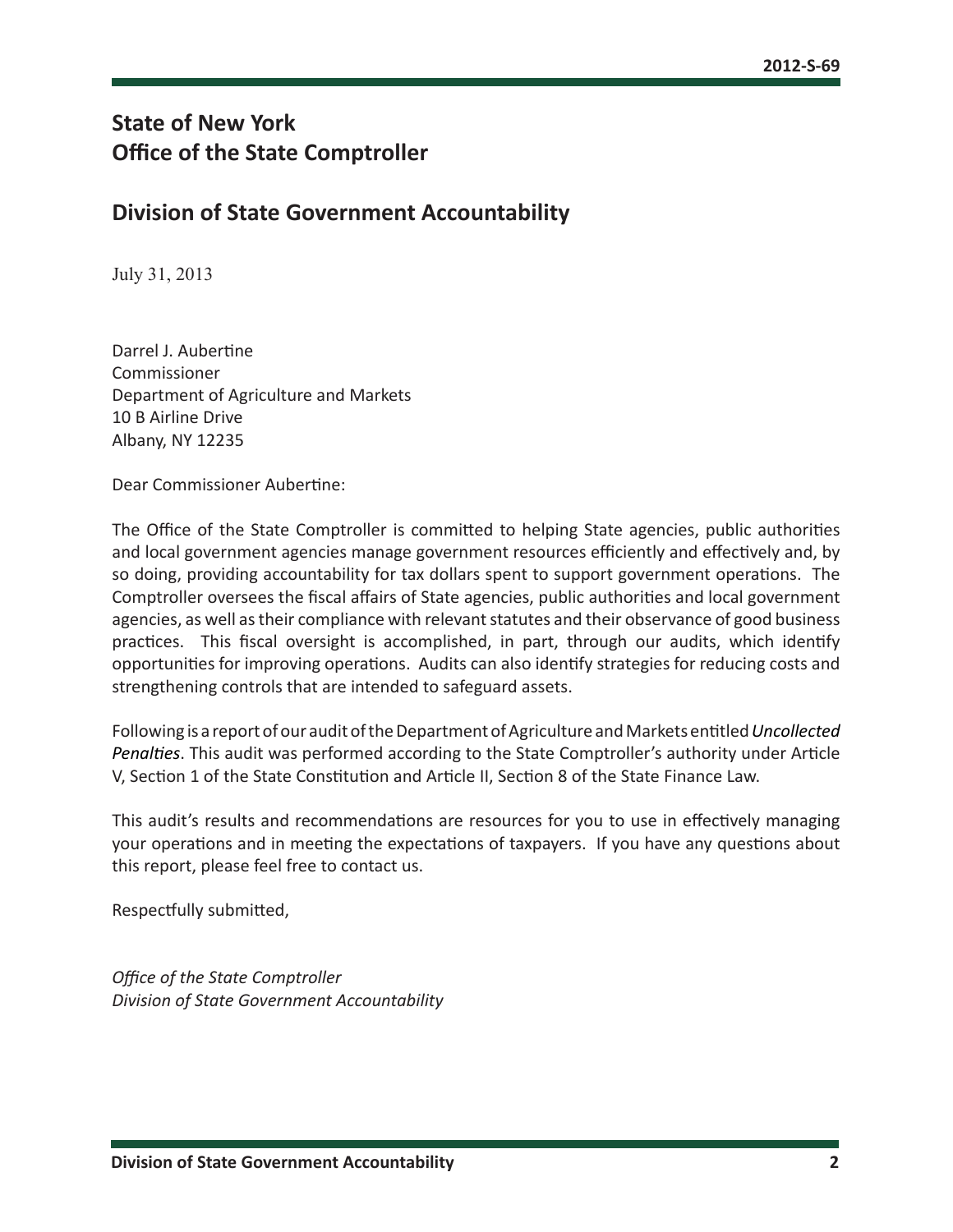# **Table of Contents**

| <b>Background</b>                                                     | 4  |
|-----------------------------------------------------------------------|----|
| <b>Audit Findings and Recommendations</b>                             | 5  |
| Infrequent Collection Activities Contribute to Uncollected Penalties  | 5  |
| Lack of Separation of Duties and Enhanced Monitoring Efforts          | 6  |
| Information and Communication Issues                                  | 6  |
| Records Deficiencies Impact Reporting and Hinder Statewide Collection |    |
| <b>Efforts</b>                                                        | 7  |
| Policies and Procedures Are Outdated and Do Not Promote Succession    |    |
| Planning                                                              | 8  |
| Recommendations                                                       | 9  |
| <b>Audit Scope and Methodology</b>                                    | 9  |
| Authority                                                             | 10 |
| <b>Reporting Requirements</b>                                         | 10 |
| Contributors to This Report                                           | 11 |
| <b>Agency Comments</b>                                                | 12 |

**State Government Accountability Contact Information: Audit Director:** John Buyce **Phone:** (518) 474-3271 **Email:** [StateGovernmentAccountability@osc.state.ny.us](mailto:StateGovernmentAccountability%40osc.state.ny.us?subject=) **Address:** Office of the State Comptroller Division of State Government Accountability 110 State Street, 11th Floor Albany, NY 12236 This report is also available on our website at: [www.osc.state.ny.us](http://www.osc.state.ny.us)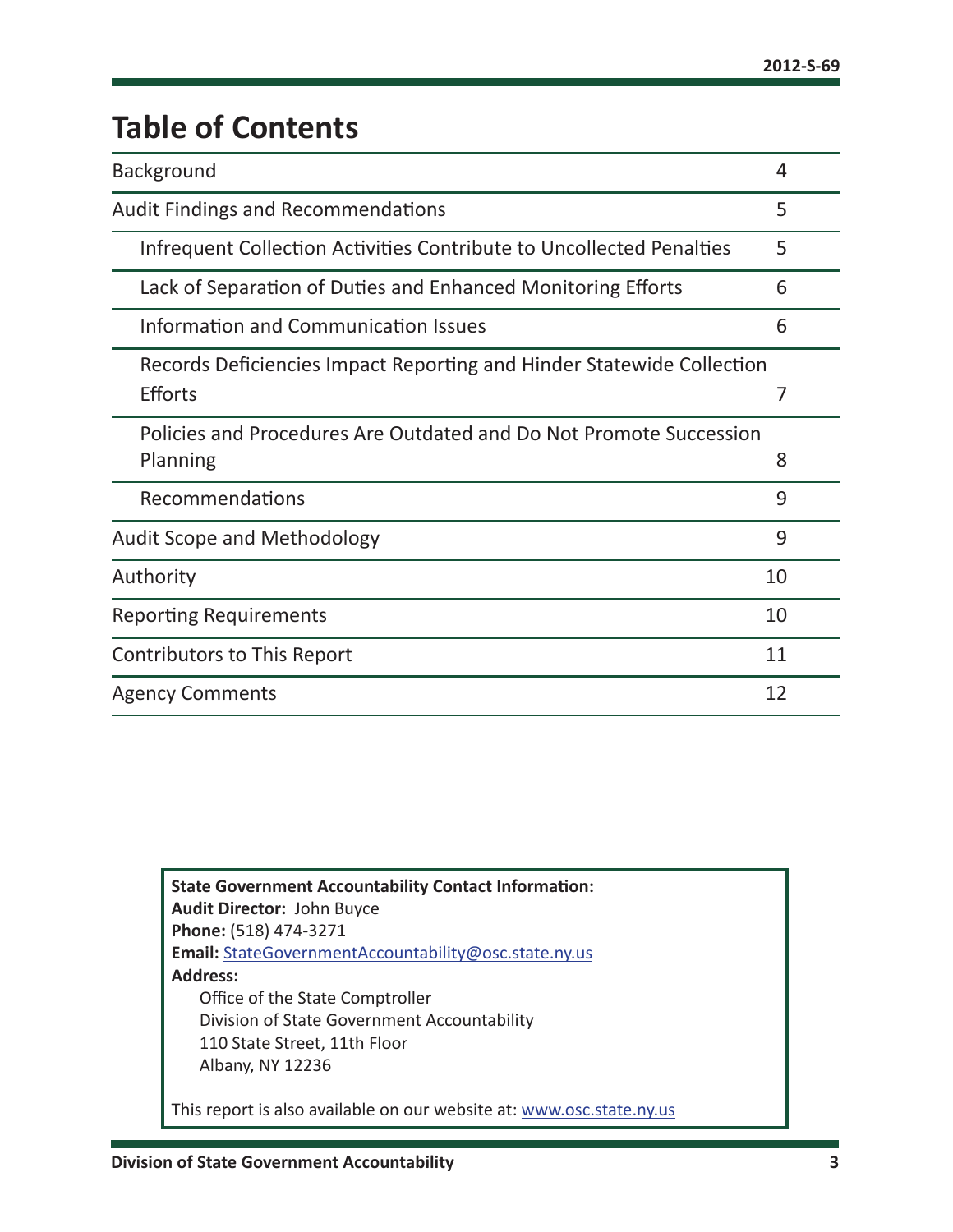# <span id="page-4-0"></span>**Background**

In order to fulfill its mission of fostering a competitive food and agriculture industry that benefits producers and consumers alike, the Department has six divisions that perform inspections to ensure establishments under its jurisdiction remain in compliance with the Agriculture and Markets Law. Inspections occur across various areas such as the plant and animal industries; milk and dairy services; weights and measures; food safety; and agriculture development. The Department performs these inspections to further its goal of protecting the health and safety of the public.

When an establishment is found to have violated the law, the division performing the inspection sends a warning letter seeking compliance. If the infraction is not corrected, the division refers the entity to the Department's Penalty and Litigation Unit (Penalty Unit), a unit of its Counsel's Office which is responsible for assessing and collecting all monetary penalties. For most State agencies, when normal collection efforts are unsuccessful, the Attorney General has the sole authority to commence and prosecute legal actions to recover civil penalty assessments through judgment by a court. However, the Attorney General's Office has granted the Department authority to pursue recovery of penalties arising from violations of the Agriculture and Markets Law. In general, such actions must be pursued within three years of the date the penalty is assessed. A successful court judgment then allows the agency up to 20 years to collect the debt.

Between April 1, 2007 and September 17, 2012, the Department assessed over 31,000 penalties totaling more than \$18.2 million. Of this amount, \$10.4 million (57 percent) was collected and \$1.7 million was outstanding. Of the remaining \$6.1 million, the Department waived or reduced penalties totaling \$2.2 million, in many cases because the violator came into compliance. The remaining \$3.9 million was written off as uncollectible; often because the establishment went out of business or the three-year window to pursue collection had expired.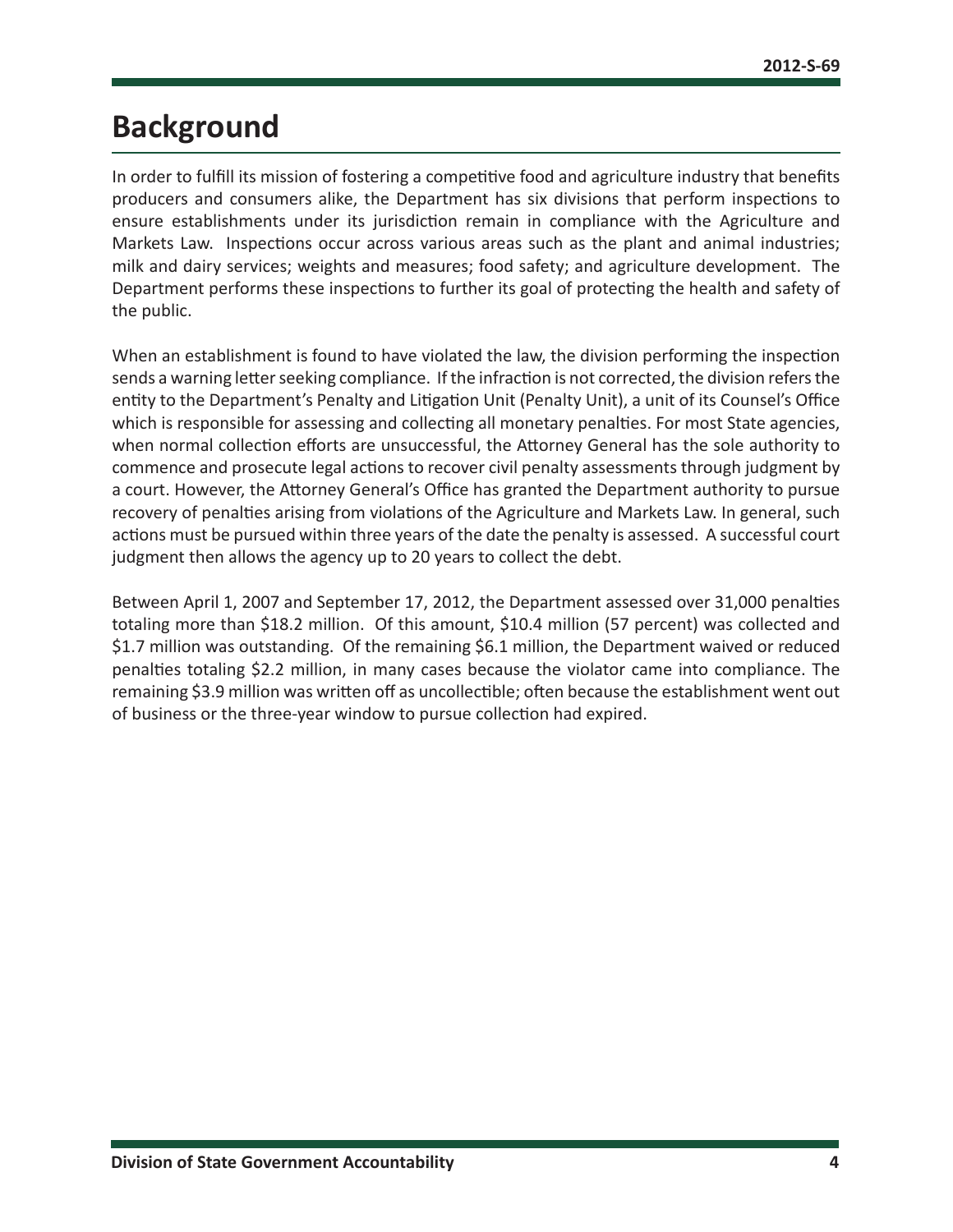# <span id="page-5-0"></span>**Audit Findings and Recommendations**

The system of internal controls surrounding the Department's collection process is not adequate to ensure that penalties are appropriately assessed and collected. Outstanding accounts routinely experience no collection activity for extended periods. As a result, significant amounts are eventually deemed uncollectible, because businesses have closed or the legal time for collection has expired. Further, a combination of the lack of separation of critical duties, a lack of monitoring and oversight by management and an inadequate system of communications and information flow between the Penalty Unit and the divisions performing inspections has significantly increased the risk that errors, omissions and even irregularities can occur and not be detected. Improvements in this area would not only result in significantly more revenue collection for the Department, but also increase compliance by those subject to its oversight.

### **Infrequent Collection Activities Contribute to Uncollected Penalties**

Successful collection of overdue accounts requires repeated and progressive attempts to contact the debtor and secure payment. These efforts often begin with periodic bills and can advance through collection letters and telephone contacts, culminating in efforts to secure a legally enforceable judgment and the possible seizure of assets.

Once a division determines that a penalty needs to be assessed, the Penalty Unit sends out a notification letter informing the violator about the penalty and requesting payment. An appeal application is also attached to the letter. If payment is not made within 25 days, a second letter is routinely sent. However, if the amount remains unpaid after this second collection attempt, unless the violator incurs a new penalty, no other collection efforts are made until Counsel's Office initiates the legal process to secure a court judgment.

Counsel's Office does not begin this judgment process until the penalty is about two and a half years old; six months before the three-year statutory period for collection expires. Officials informed us that they wait this long in case the individuals or companies incur more penalties, which can be added together under the same judgment. Nevertheless, accounts often remain dormant for two years or more with no collection activity. Department records show many companies go out of business during this time and as a result, outstanding penalties go uncollected. In fact, Department data shows over 6,000 penalized establishments went out of business between April 2007 and October 2012; resulting in the withdrawal and write off over \$3.5 million of accounts receivable.

The Department has also decided that due to the cost of litigation, it is not economically feasible to pursue individual cases where penalties total less than \$500. Therefore, if a company owes less than \$500, the penalty will simply sit idle until the three-year collection window expires, at which time the Department will write it off as uncollectable. During the five and a half year period we audited, the Department issued more than 12,800 penalties of less than \$500, totaling over \$3.6 million for the period. Under current procedures, if the companies did not pay these penalties right away but also did not incur more penalties, there was little chance this revenue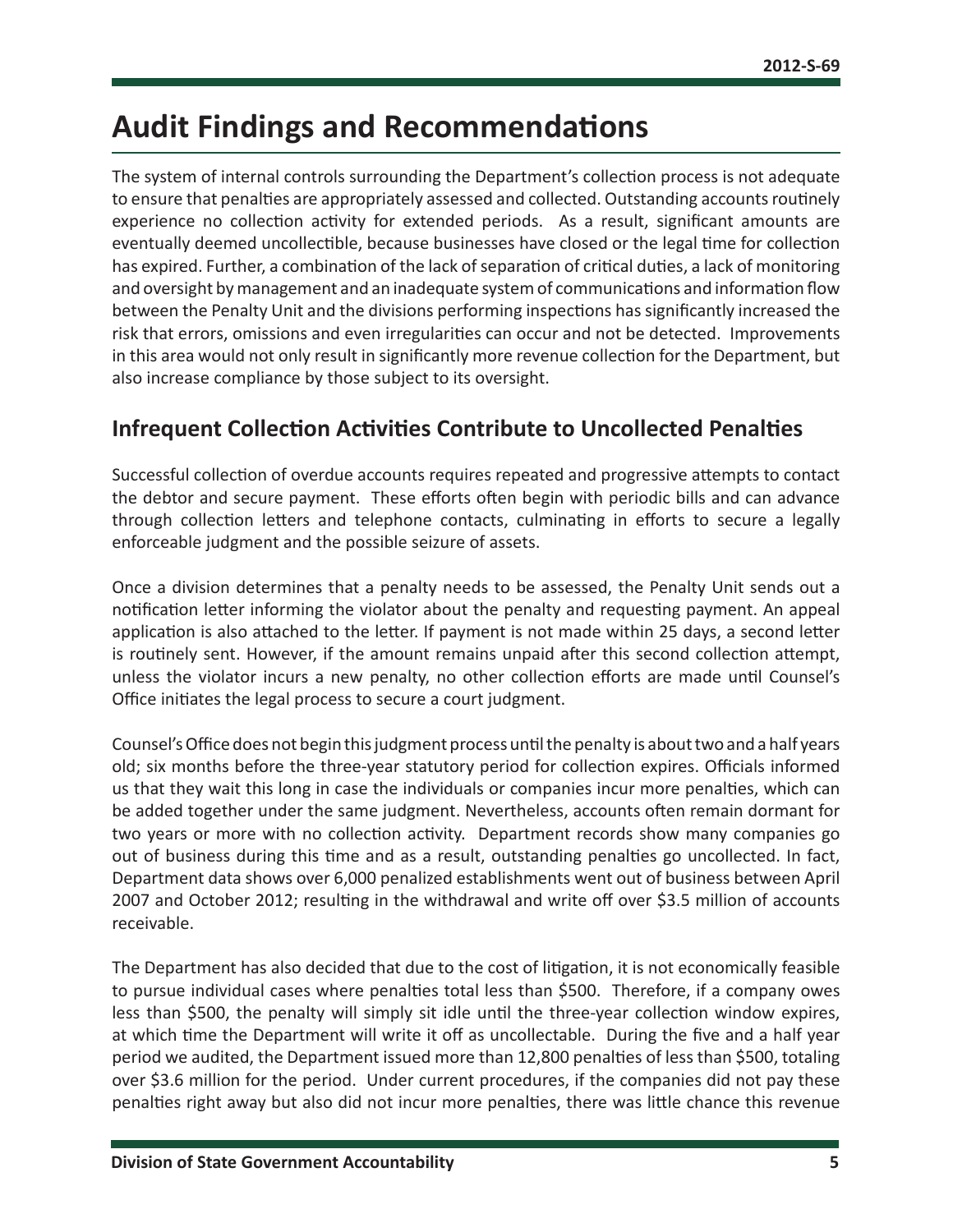<span id="page-6-0"></span>would be collected.

### **Lack of Separation of Duties and Enhanced Monitoring Efforts**

A core characteristic of a strong internal control system is to have key tasks and responsibilities such as billing and collection, recordkeeping, cash receipt and deposit, and reconciliation divided among different employees or units of an organization. This provides a system of checks and balances that reduces the risk that errors, omissions or even abuses may occur and remain undetected. In cases where tasks cannot be effectively separated, management needs to substitute increased supervision as an alternative control activity.

Although attorneys in the Counsel's Office work to bring legal actions that enforce delinquent penalties, responsibility for the day-to-day activities of the Penalty Unit is largely vested in just one person. This individual controls nearly all aspects of penalty transaction processing, which range from maintaining a database of penalty assessments and sending out penalty notices and other collection letters to violators; to opening the mail, recording payments, updating and reconciling the penalty accounts receivable database, and forwarding payment checks to the Finance Unit for deposit. Even though these inherently conflicting tasks are assigned to just one individual, increased management oversight is not apparent.

Current policies and procedures are also not comprehensive and do not sufficiently address other areas of program monitoring. Without proper monitoring, management cannot be assured that the penalty process is functioning as intended, thereby achieving its ultimate goal of improving compliance and protecting the health and safety of the public. Although the Penalty Unit does produce monthly reports for management review, officials were not able to use existing data to identify the collection rate for penalties that had judgments secured. Therefore, they are unable to determine the success of their collection process and whether securing a judgment is a cost beneficial endeavor.

The lack of monitoring and oversight makes it difficult for management to ensure the divisions and the Penalty Unit are following through by referring penalties when appropriate and collecting outstanding debts. Our review of penalty records showed one division did not refer any penalties at all during 2011, despite conducting over 2,200 inspections; about the same number as in previous years. The prior year, this division had referred over \$12,000 in penalty assessments as a result of entities failing inspections. Some staff told us the lack of penalty collection efforts had lowered morale and provided less incentive to impose new penalties. Other staff commented about more recent improvements as a result of an increased focus on penalties by the Counsel's Office. These positive improvements are an important action in maintaining the quality of future inspection efforts.

### **Information and Communication Issues**

The flow of information and communications within an organization is another critical part of the internal control system. When information is isolated or becomes compartmentalized,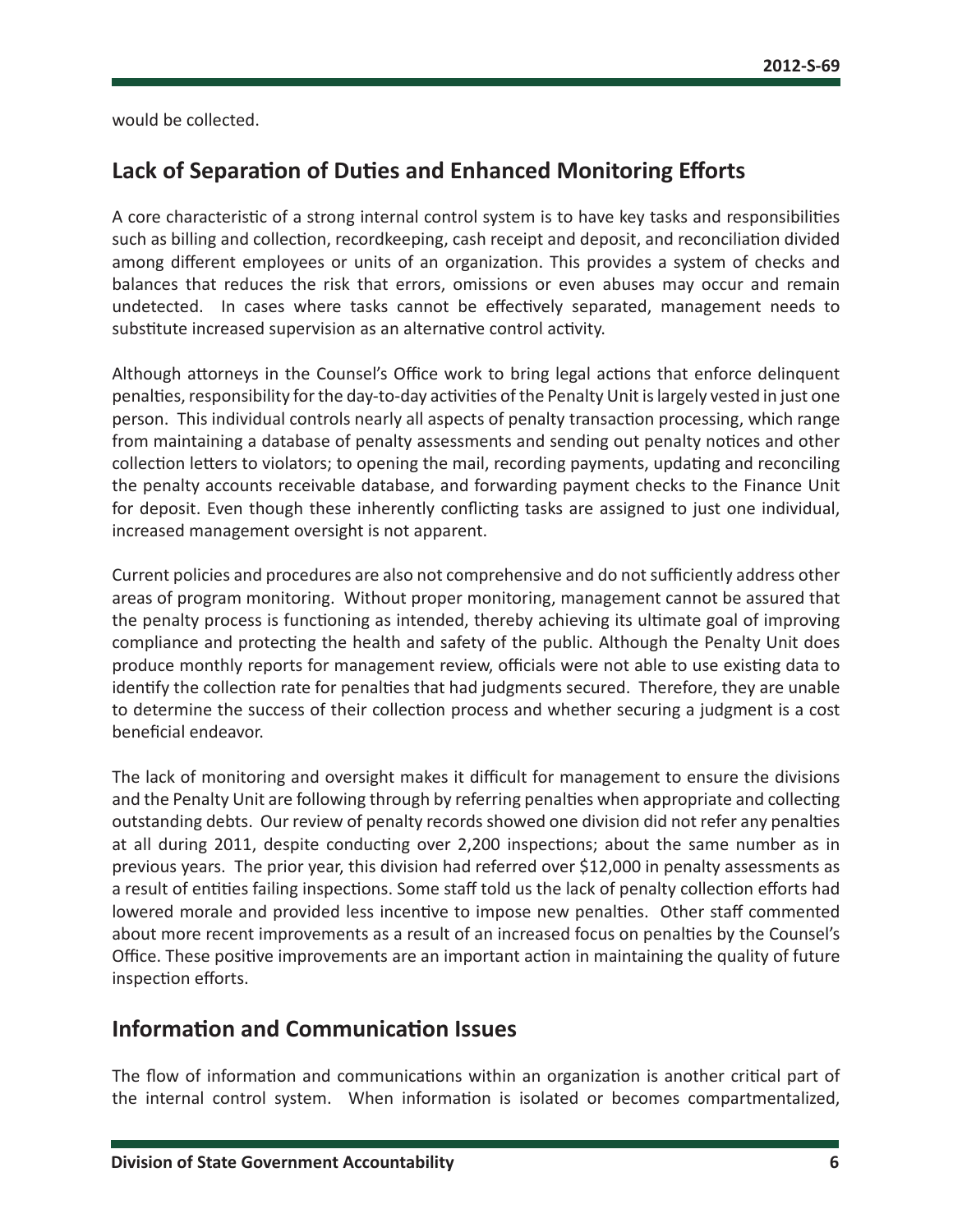<span id="page-7-0"></span>organizations are less efficient and effective in achieving their goals. We found several opportunities for the Department to improve its internal communication systems to ensure the penalty collection process is consistent and effective across all divisions.

The Department has six divisions that perform inspections of various entities to ensure compliance with the Agriculture and Markets Law. When an inspection identifies an entity with a serious violation, a warning letter is issued followed by a penalty assessment if the entity fails to come into compliance. In the event a penalty assessment is required, the division refers the entity to the Penalty Unit for processing and collection.

We interviewed staff from each of the inspecting divisions and determined there is little communication between divisions regarding their inspection and penalty processes. Each division operates independently and has its own policies, procedures and internal tracking system. Even though some entities are inspected by more than one division, there is no formal communication tool to afford information sharing between those divisions. As result, the complete inspection, compliance and penalty history of an entity is not available for review by staff involved in the process. Rather, each division only has access to the historical information from its own activities. This may not give officials a complete perspective when considering whether to issue warning letters and penalty assessments, which should be influenced by past performance.

There are also other opportunities to improve the level of understanding among the divisions and the Penalty Unit concerning their different policies and procedures. For instance, in our discussions Penalty Unit staff singled out one division they believed was very good at pursuing entities with outstanding penalties that close and subsequently re-open under a different name. However, when we met with that division, we were told that this is not part of their mission and they do not have the necessary data to conduct this type of follow up.

We also identified communication breakdowns between the divisions and the Department's Licensing and Information Technology units regarding the ability to withhold licensure as means of enforcing penalty collections and ensuring compliance issues have been corrected. We determined that license renewals and issuances are sometimes withheld as a result of failed inspections, but not because of outstanding penalties. One division Director told us the Department simply does not use its licensing authority as part of the penalty collection process. However, the Department's Information Technology Unit told us this function is available in the current system. Since the start of our audit, one division has begun withholding licenses as a result of unpaid penalties and has reported initial success.

# **Records Deficiencies Impact Reporting and Hinder Statewide Collection Efforts**

Data reliability is another critical factor that can influence debt collection. We found the Department's ability to maximize its collection efforts is in part hampered by shortcomings in the data it maintains on outstanding penalties. Our audit identified several indications that the database used to track penalty history and collection efforts is not complete and current, in large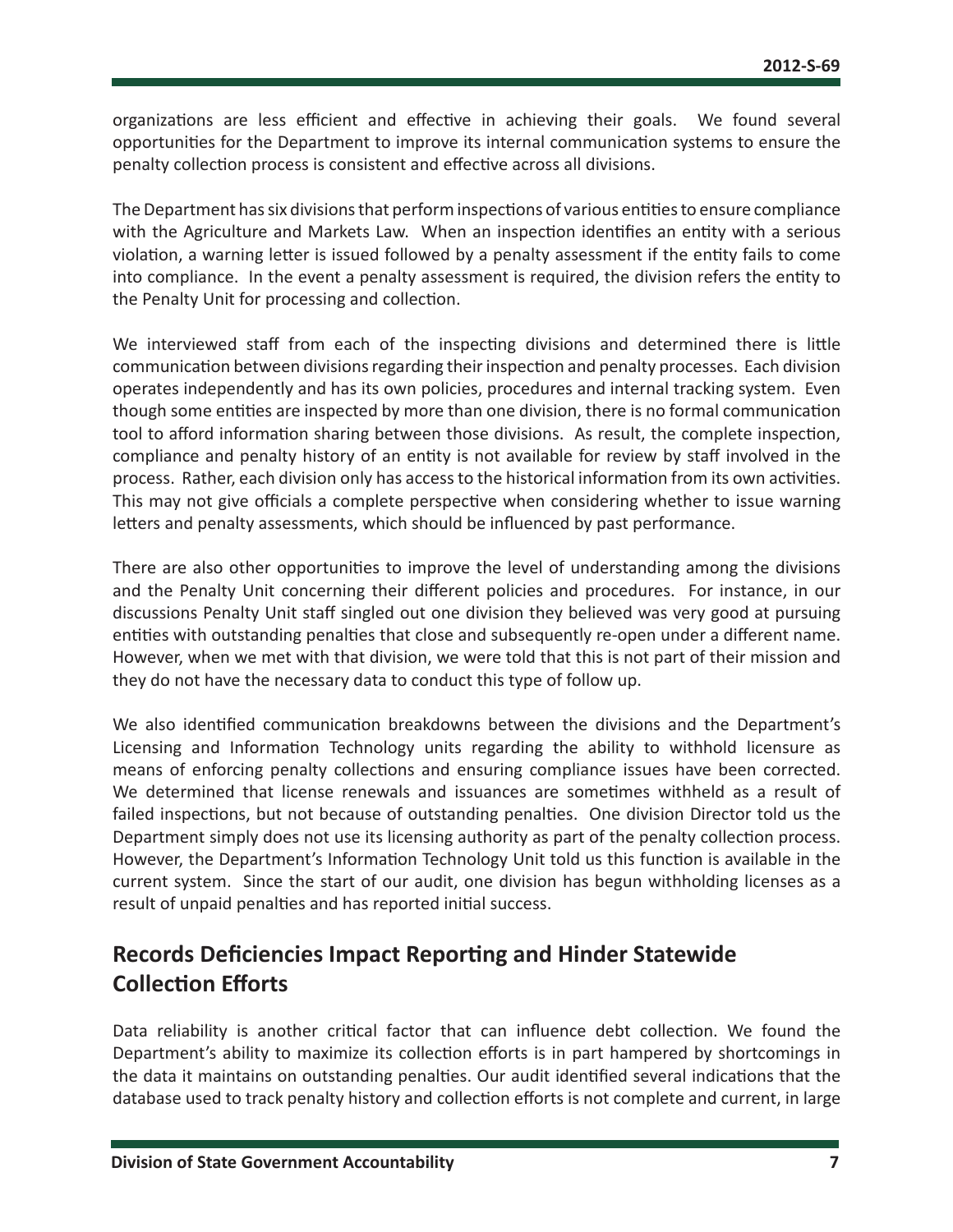<span id="page-8-0"></span>part because it is missing critical data about the actual amount of the debt outstanding. Our review of the database showed it only includes the penalty amount owed by the entity, not any court costs and interest that may have been awarded if a judgment was secured. This information is only kept in hard copy and, although the costs are due, staff only enters the additional costs in the database if a payment is received.

We also noted that the quarterly accounts receivable reports which the Department prepares for the Division of Budget are being compiled manually and do not capture all penalties due. Staff told us they are more comfortable with the manual method, even though it is more time consuming, because there are often discrepancies between the database and the hard copy records and they want to ensure accuracy. The discrepancies exist because interest and court fees are not recorded in the database. The Department's policy is to only report penalties for which a judgment has been secured. As a result this significantly understates the true scope of outstanding penalties. As of June 30, 2012, there were 4,200 penalties amounting to over \$3.6 million still outstanding that were recorded in the database but not reported by the Department.

As another effect of these database inadequacies, the Department is not currently able to take advantage of opportunities to increase its collections through the State-Wide Offset Program (SWOP) administered by the Department of Taxation and Finance. The SWOP program flags certain payments slated for people and companies with unpaid liabilities and uses those funds to pay the debt. In addition, given its current data problems, the Department would likely not be able to fully participate in the planned statewide e-licensing program slated for implementation in 2014. This system has an enforcement component that would prevent an entity with outstanding penalties from renewing a license from any State agency until their assessment is paid. The Department's Information Technology staff told us they plan to replace the current database in time to take full advantage of the new statewide e-licensing system.

Finally, staff in other divisions do not have access to the penalty database and therefore need to maintain their own records if they want to consider penalty history in making future decisions about an entity's compliance efforts. Five of the six divisions that perform inspections maintain their own tracking system to monitor the status of referred penalties. However, the one division responsible for more than 90 percent of the penalties assessed during our audit period (29,000 penalties totaling almost \$17 million), is the only one that does not have a tracking system. This division only maintains hard copy documentation of penalties. As a result, this division is unable to aggregate or analyze its penalty data, either by type or industry, to identify patterns or necessary improvements to enhance its effort to ensure compliance and improve public safety.

# **Policies and Procedures Are Outdated and Do Not Promote Succession Planning**

Many of the conditions we observed have resulted at least in some part because the Department has not formally revised its policies and procedures for penalty collections in almost 20 years. Instead, as the work environment and situations have changed, the individuals responsible for these tasks have developed their own methods to fulfill their responsibilities. These procedures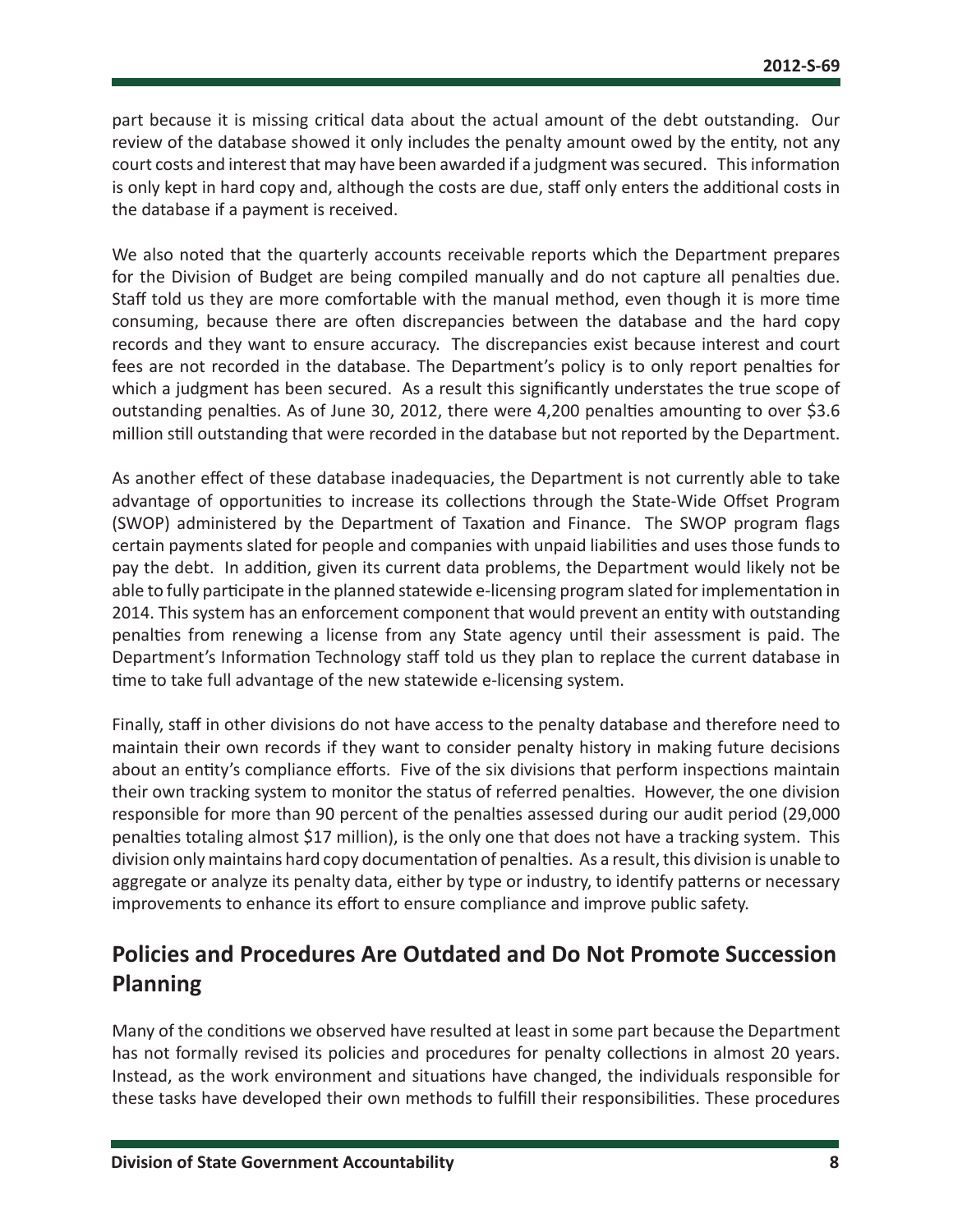<span id="page-9-0"></span>have only been maintained informally. When we asked for documentation to help us obtain an understanding of systems and controls, we found that routine daily procedures and tasks are kept in a worn note pad with several memos and notes inserted.

As officials work to revise their collection procedures, it is important that these efforts be documented and approved. Written procedures not only help to ensure a common understanding and consistency on a day-to-day basis, but also help the agency transition duties among individuals in the event of staffing changes or unexpected events that could otherwise disrupt ongoing operations.

### **Recommendations**

- 1. Revise collection processes to eliminate extended periods of inactivity and provide for more periodic and progressive attempts to secure payment.
- 2. Distribute incompatible tasks and functions among various employees. Where this segregation is not possible, increase management oversight to reduce the risk that errors, omissions or irregularities could occur and not be detected.
- 3. Develop performance measurement tools, such as periodic reports and analytics, to enhance management oversight and monitoring of penalty and collection activities.
- 4. Improve communications and information sharing between and among operating divisions, especially as it relates to penalty history.
- 5. Take steps to withhold licensing or re-licensing of persons or entities with unpaid penalty obligations.
- 6. Improve the accuracy and completeness of information in the penalty database to enable reliable reporting and thereby eliminate other redundant systems and manual processes.
- 7. Utilize the State-Wide Offset Program, as well as the planned statewide e-licensing system, as a means to collect outstanding debts.
- 8. Update and formalize written procedures governing the assessment and collection of penalties.

# **Audit Scope and Methodology**

The objective of our audit was to determine if the Department effectively pursues and collects outstanding penalties. The audit covers the period of April 1, 2007 through February 1, 2013.

To accomplish our audit objectives, we reviewed relevant industry standards, State laws and agency policies and procedures. We also interviewed division Directors, Penalty and Litigation Unit personnel, Information Technology personnel and Finance personnel within the Department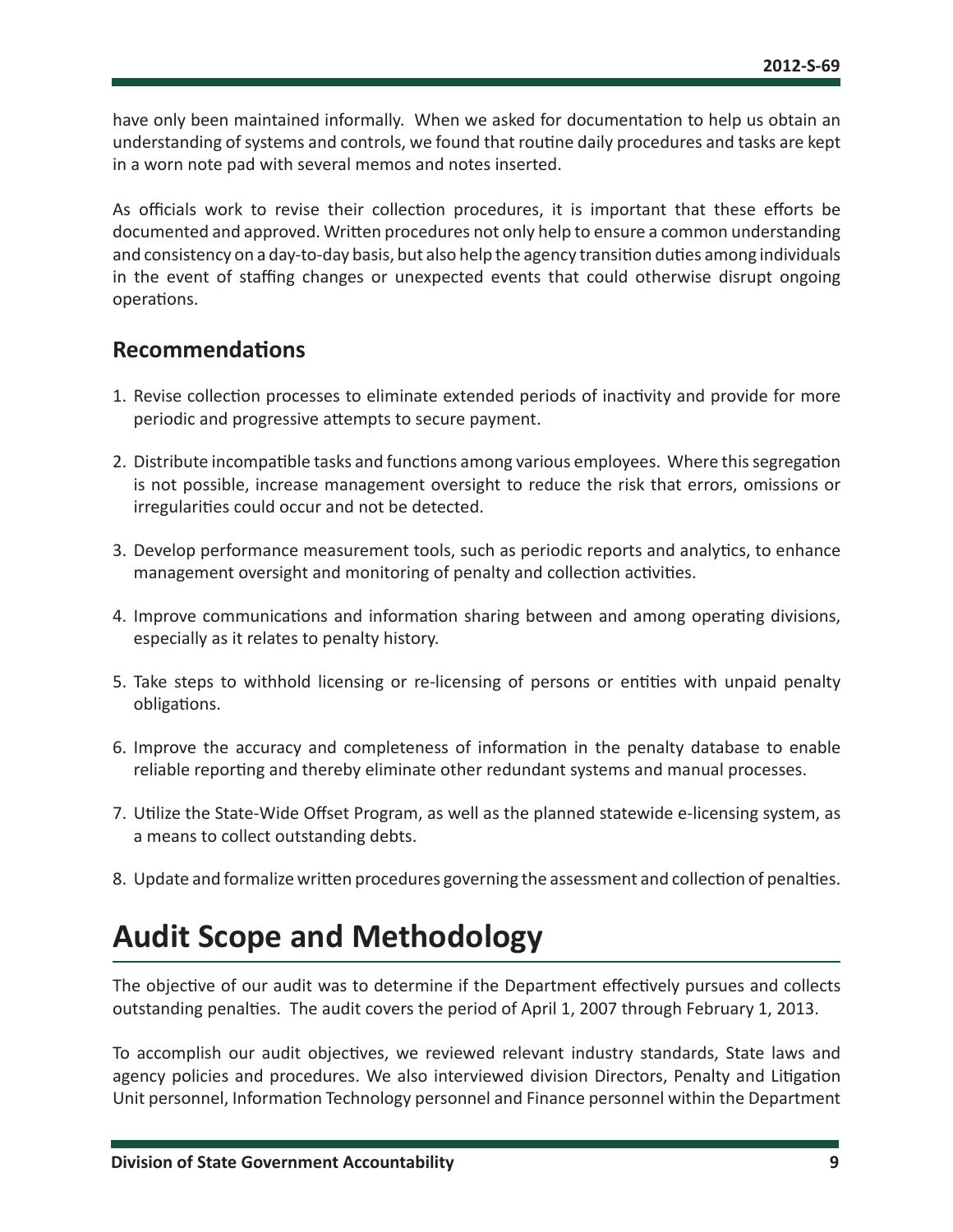<span id="page-10-0"></span>to gain an understanding of their policies and procedures for penalty issuance and referral. Using data analytic software, we analyzed the Penalty and Litigation Database to determine the amount of penalties issued, withdrawn and reduced.

We conducted our performance audit in accordance with generally accepted government auditing standards. Those standards require that we plan and perform the audit to obtain sufficient, appropriate evidence to provide a reasonable basis for our findings and conclusions based on our audit objectives. We believe that the evidence obtained provides a reasonable basis for our findings and conclusions based on our audit objectives.

In addition to being the State Auditor, the Comptroller performs certain other constitutionally and statutorily mandated duties as the chief fiscal officer of New York State. These include operating the State's accounting system; preparing the State's financial statements; and approving State contracts, refunds, and other payments. In addition, the Comptroller appoints members to certain boards, commissions and public authorities, some of whom have minority voting rights. These duties may be considered management functions for purposes of evaluating organizational independence under generally accepted government auditing standards. In our opinion, these functions do not affect our ability to conduct independent audits of program performance.

# **Authority**

This audit was done according to the State Comptroller's authority as set forth in Article V, Section 1 of the State Constitution and Article II, Section 8 of the State Finance Law.

# **Reporting Requirements**

A draft copy of this report was provided to Department officials for their review. Officials agreed with our recommendations and reported having already taken steps to implement them. A complete copy of their response is included at the end of this report.

Within 90 days after final release of this report, as required by Section 170 of the Executive Law, the Commissioner of the Department of Agriculture and Markets shall report to the Governor, the State Comptroller, and the leaders of the Legislature and fiscal committees, advising what steps were taken to implement the recommendations contained herein, and where the recommendations were not implemented, the reasons why.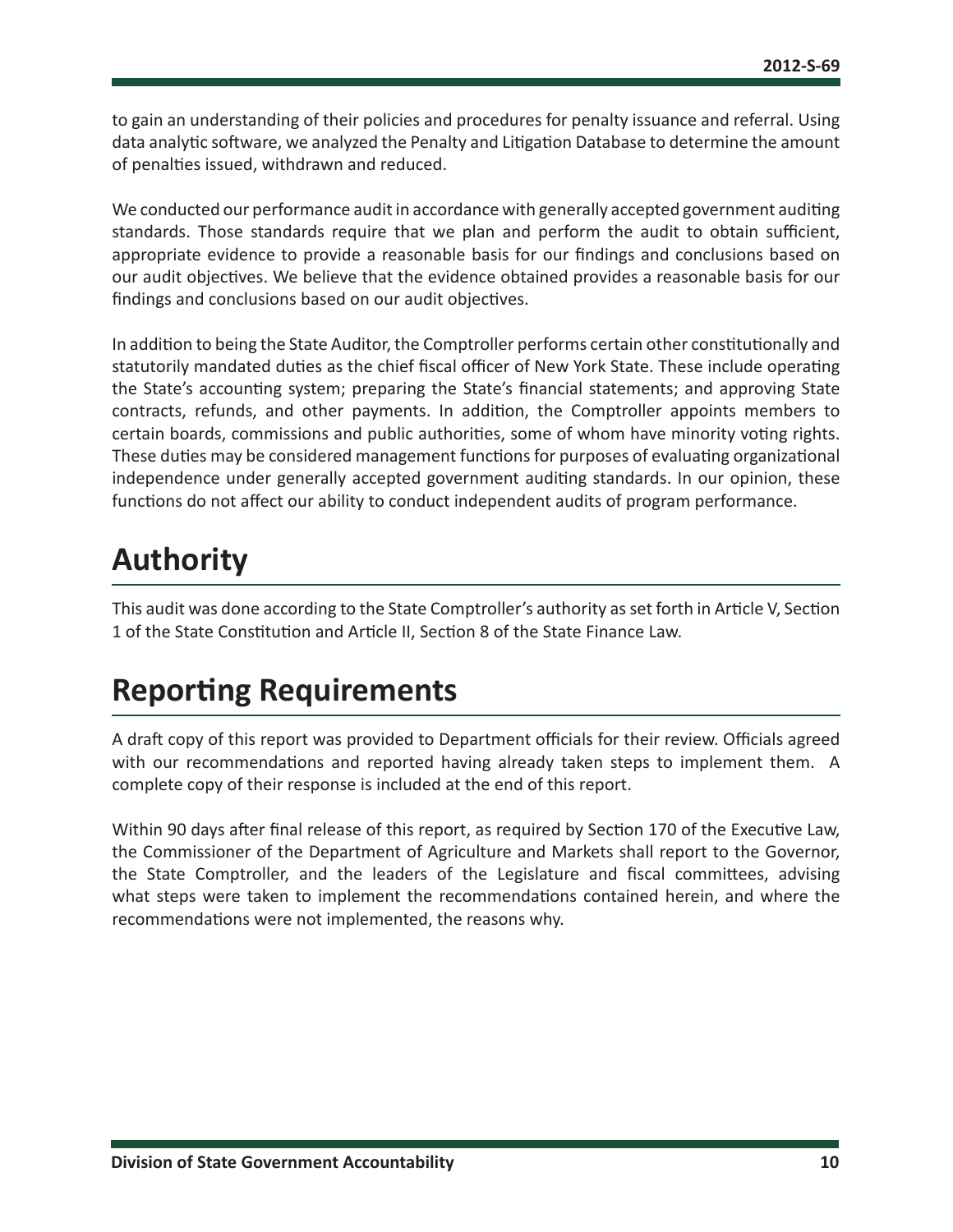# <span id="page-11-0"></span>**Contributors to This Report**

**John Buyce,** Audit Director **Walter Irving,** Audit Manager **Bob Mainello,** Audit Supervisor **Holly Thornton,** Examiner-in-Charge **Melissa Davie,** Staff Examiner **Stephon Pereyra,** Staff Examiner

# **Division of State Government Accountability**

Andrew A. SanFilippo, Executive Deputy Comptroller 518-474-4593, [asanfilippo@osc.state.ny.us](mailto:asanfilippo%40osc.state.ny.us%0D?subject=)

Elliot Pagliaccio, Deputy Comptroller 518-473-3596, [epagliaccio@osc.state.ny.us](mailto:epagliaccio%40osc.state.ny.us?subject=)

Jerry Barber, Assistant Comptroller 518-473-0334, [jbarber@osc.state.ny.us](mailto:jbarber%40osc.state.ny.us?subject=)

# **Vision**

A team of accountability experts respected for providing information that decision makers value.

### **Mission**

To improve government operations by conducting independent audits, reviews and evaluations of New York State and New York City taxpayer financed programs.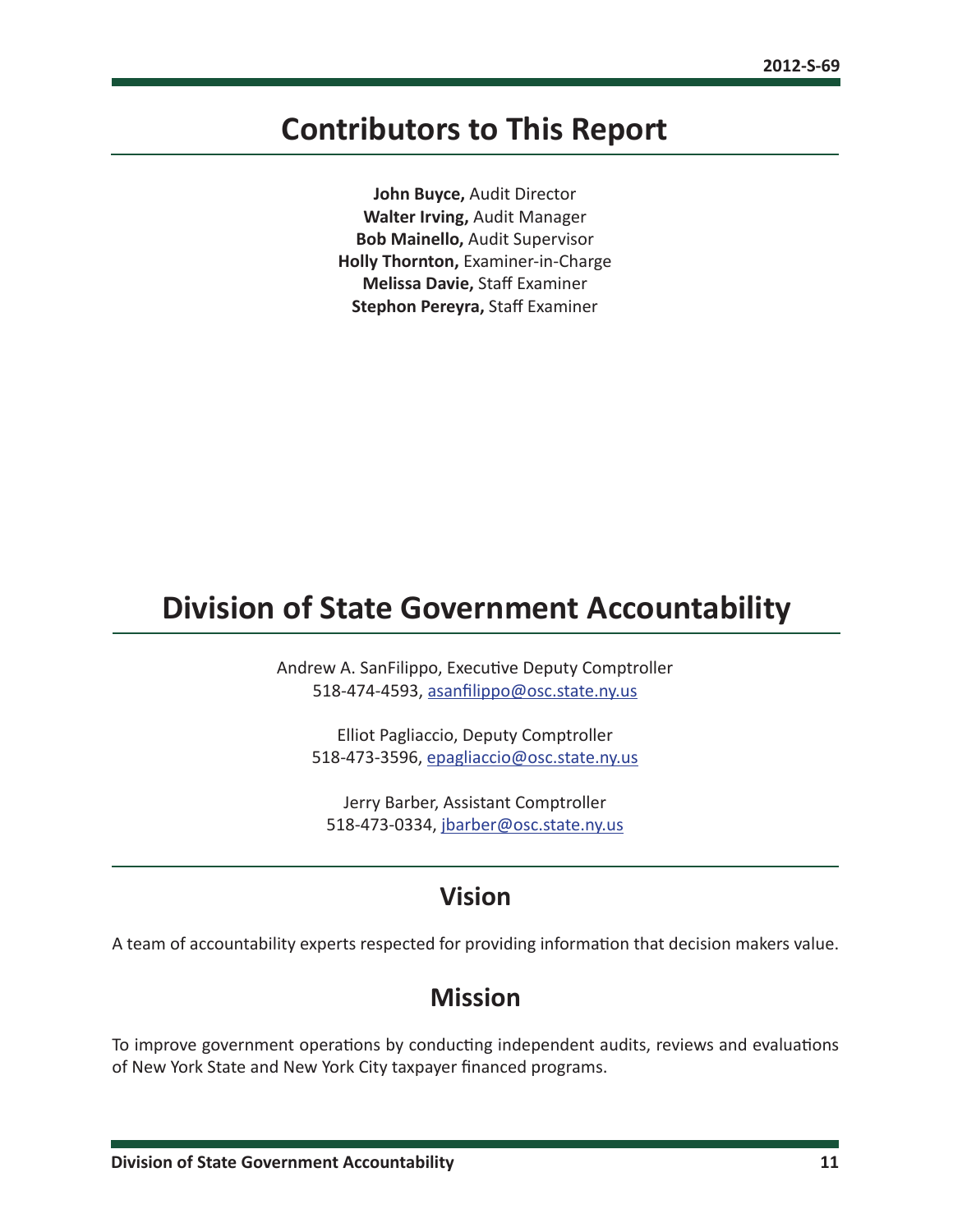# <span id="page-12-0"></span>**Agency Comments**



STATE OF NEW YORK **DEPARTMENT OF AGRICULTURE & MARKETS** 10B Airline Drive, Albany, NY 12235 518-457-8876 http://www.agriculture.ny.gov

Andrew M. Cuomo Darrel J. Aubertine<br>
Contra Commissioner Commissioner Commissioner Commissioner Commissioner Commissioner Commissioner Commissione Governor Commissioner

June 19, 2013

Mr. John Buyce Audit Director New York State Office of the State Comptroller Division of State Government Accountability 110 State Street 11th Floor Albany, NY 12236

#### **Re: Response to Office of State Comptroller's Draft Audit Report Uncollected Penalties (2012-S-69) (the "Draft Audit Report")**

Dear Mr. Buyce:

I have reviewed the Draft Audit Report referenced above. As you know, prior to the commencement of the audit, Counsel's Office, under new leadership, began its review of the policies and procedures of the Penalty Unit to evaluate its effectiveness and streamline its processes. This ongoing review, coupled with the findings and suggestions of the Draft Audit Report, has led to significant changes to our penalty collection procedure, and we are continuing to improvement our efforts.

As requested, here is our response to your specific recommendations:

#### **Recommendation 1.**

*Revise collection processes to eliminate extended periods of inactivity and provide for more periodic and progressive attempts to secure payment.*

On April 1, 2013, the Department changed its procedure for commencing litigation to recover unpaid penalties. Counsel's Office will no longer defer the commencement of actions for unpaid penalties until the approach of the Statute of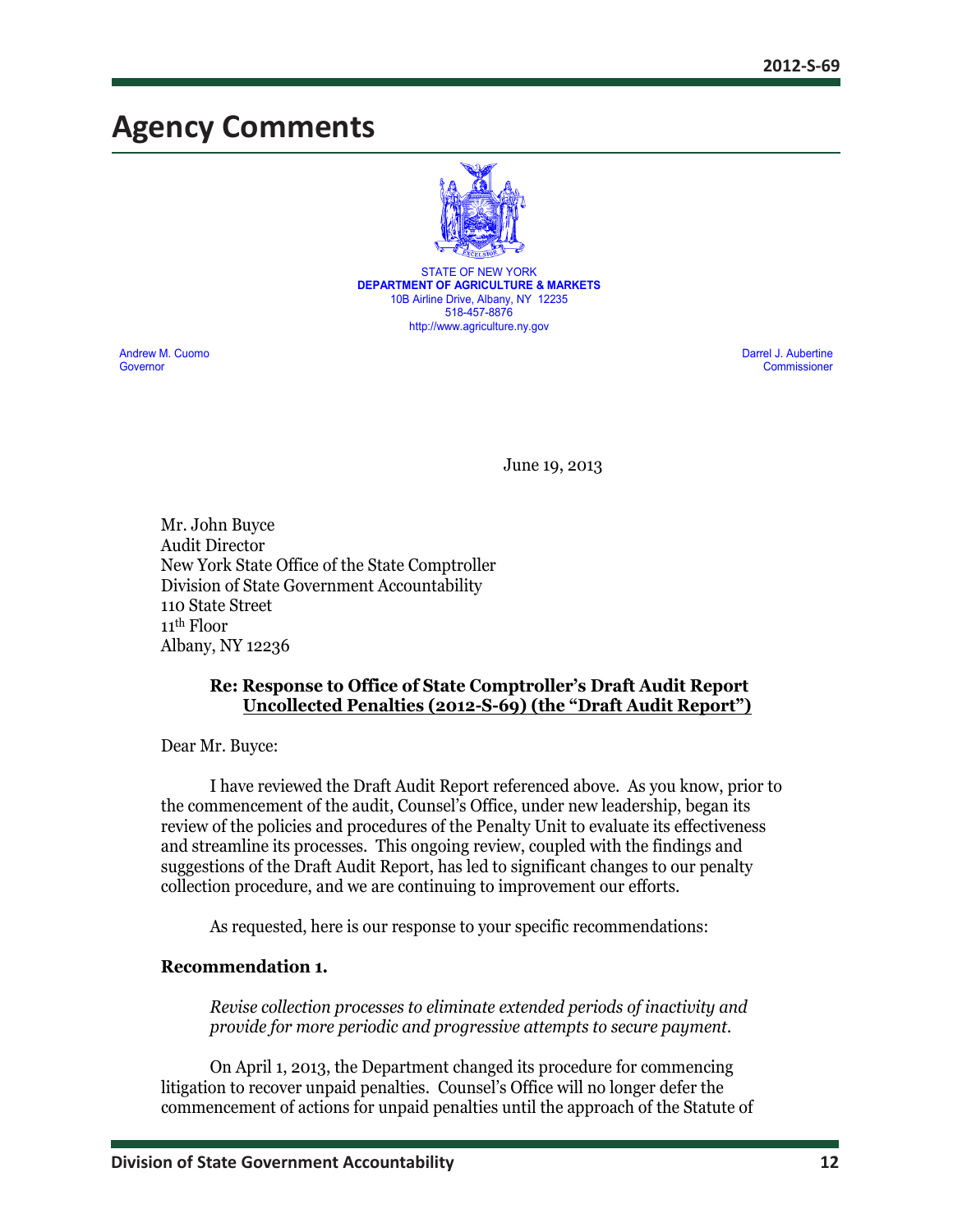Mr. John Buyce Page -2-

Limitations bar.<sup>1</sup> Starting with penalties that have been assessed in March 2013, absent payment or settlement, the Penalty Unit will commence suit within 120 days of the penalty's issuance.

Since a majority of suits brought to enforce penalties result in either a resolution upon the receipt of a summons and complaint or a default, Counsel's office has adopted the practice of using a Summons with Notice or an Endorsed Complaint, as opposed to its past practice of commencing a suit with a summons and verified complaint. The Department anticipates that this change will save Counsel's Office time in preparing complaints for cases that will be resolved shortly after the service of process. This anticipated reduction of work will assist the Penalty Unit in reducing the backlog of cases awaiting suit.

As the Penalty Unit works to decrease that backlog, and consistent with the Audit Reports observations concerning the additional benefits from increased collection activity, the Penalty Unit is sending letters advising establishments of the Department's intent to promptly commence suit unless outstanding penalties are addressed. These final reminder letters have shown some promise in obtaining payments or settlements, avoiding the need for suit. Where no results are achieved, actions will be commenced within 60 days of the intent to sue correspondence.

Coupled with the more timely commencement of suit, the Department is exploring ways to collect judgments cost-effectively. The Penalty Unit is working with the Divisions to obtain information concerning the penalized establishments that might assist in collecting outstanding penalties. In the past, the Penalty Unit has not tracked licensee's banking relationships, and the Department is currently working to track this information and determine whether restraining notices served upon financial institutions might provide a useful, cost-effective tool in collecting penalties reduced to judgments.

That being said, between 2007 and 2012, this small unit<sup>2</sup> has collected or settled approximately 70% of the assessed penalties. We have collected 57% of the assessed penalties, and either waived or settled an additional 12% of the penalty assessments by our Division of Food Safety Inspection, as a policy decision to encourage compliance. Accordingly, the changes the Department is and will continue to make will be directed at recovering the remaining 30%.

<sup>&</sup>lt;sup>1</sup> It is anticipated that the increased frequency of contact and, if necessary, suit arising out of the decision to proceed on individual penalties will result in increased collection.

The Penalty Unit will continue to defer commencing action until an establishment's outstanding penalties exceed \$500. Contrary to the suggestion in the Draft Audit Report.(p 6, para. 5), this policy has not been the cause of the loss of a significant amount of potential collections. Currently, and with the increase in penalty amounts, the number of penalties below \$500 is increasingly rare. Moreover, over the course of two to three years, it is unusual for establishments to receive only a single penalty of less than \$500. Accordingly, in most cases, the prior aggregation policy would have eventually triggered suit -- not the loss of a large amount of claims due to the creation of a limitations defense.

<sup>&</sup>lt;sup>2</sup> During this period, one paralegal and one or two secretaries (depending on which year) handled over 20,000 penalties.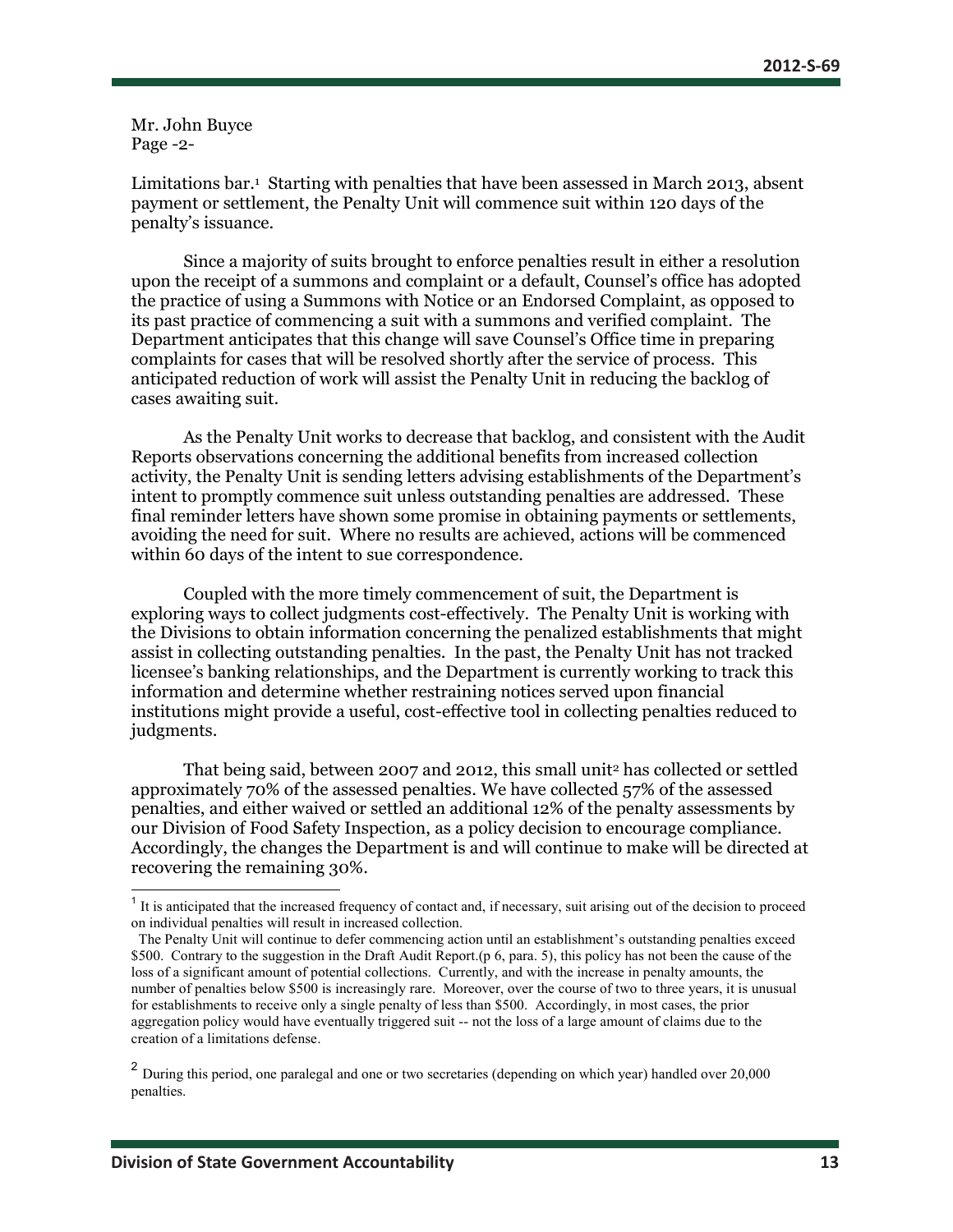Mr. John Buyce Page -3-

The Department anticipates that even with the compression in time between penalty assessment and suit and a more robust enforcement effort, the collection or settlement will be more difficult. The remaining establishments with outstanding obligations tend to be more economically troubled small businesses, often without the resources even to address the relatively small amounts of the outstanding obligations. In this regard, many of the settlements the Department reaches with penalized establishments require payment plans for penalties totaling less than \$1,000.

Further, Counsel's Office, working with the Division of Food Safety Inspection (which generates approximately 90 percent of the assessed penalties) is formalizing and documenting the Division's policy to reduce or waive penalties for qualifying businesses that correct their problems and return to compliance. From now on, participation in this penalty reduction program will only be available to establishments within 45 days of the issuance of the penalty, incentivizing establishments to address and resolve the assessed penalties.

This program may increase the number of penalties that will be waived or reduced, but obtain greater compliance. Previously, however, the Department has offered penalty reductions at any stage of the process, providing little incentive to promptly confront the issues. As only smaller reductions will be offered after the expiration of 45-days, higher recoveries should be realized on the remaining outstanding penalties.

#### **Recommendation 2.**

*Distribute incompatible tasks and functions among various employees. Where this segregation is not possible, increase management oversight to reduce the risk that errors, omissions or irregularities could occur and not be detected.*

The Department has transferred the responsibility of the receipt of the collection of the penalty and settlement payments from the Penalty Unit to the Office of Fiscal Management.

We have filled two additional positions in the unit. As the unit is reorganized, the tasks among the employees will be segregated and documented. Further, Counsel has assigned managerial responsibility of the Penalty Unit to the Deputy Counsel, who is now working closely with the unit to develop practices and procedures that will increase reporting and tracking of the Penalty Unit's efforts and collections, revamp its filing system and better integrate the activities of the Penalty Unit with the Divisions they serve, improving both communication and Division oversight.

Counsel's Office is also working closely with Information Technology to capture information generated by the Divisions when assessing penalties and the Penalty Unit when processing and pursuing the assessed penalties, which should better guard against omissions, errors and irregularities.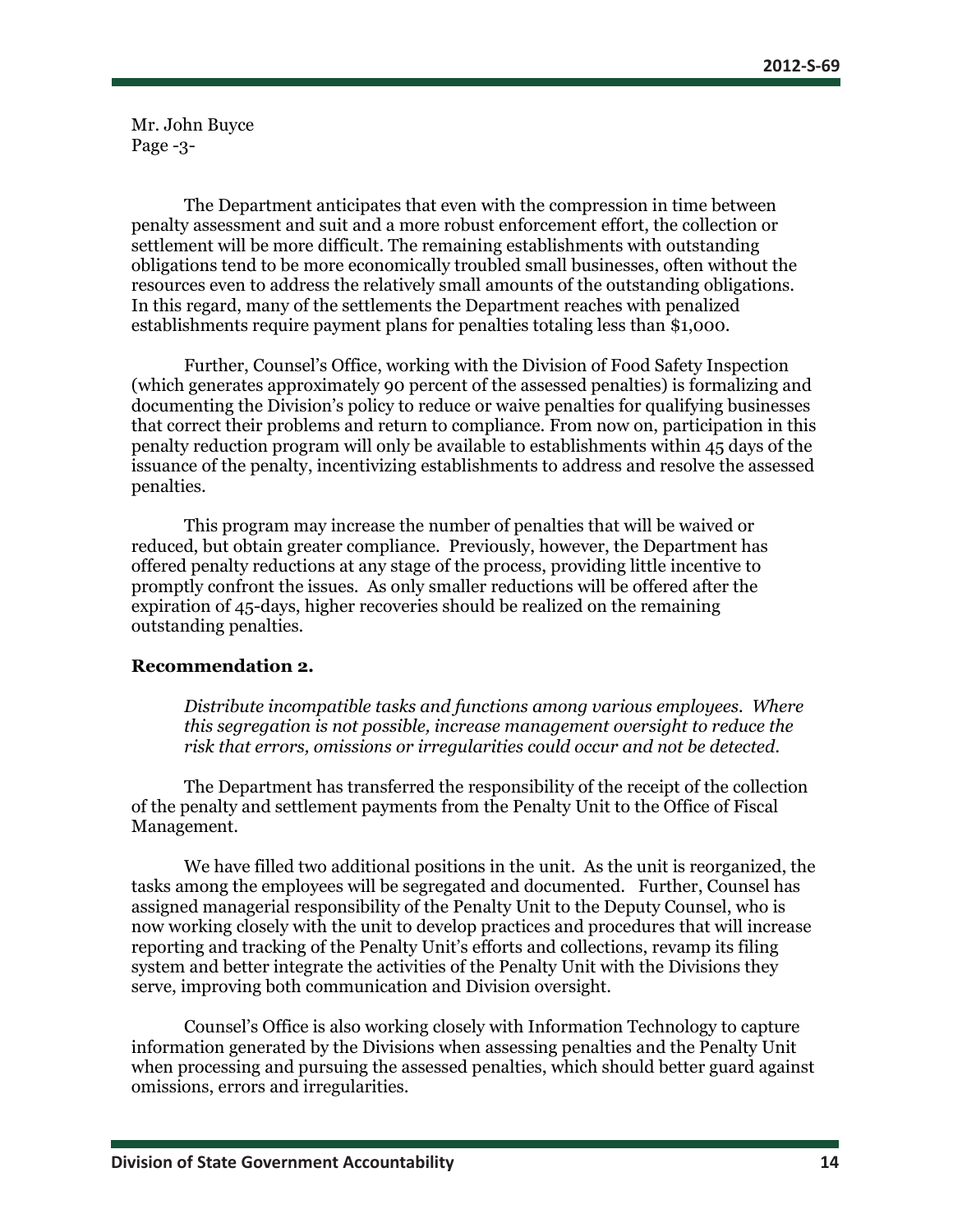Mr. John Buyce Page -4-

#### **Recommendation 3.**

*Develop performance measurement tools, such as periodic reports and analytics, to enhance management oversight and monitoring of penalty and collection activities.*

Current efforts are underway to improve the tracking of penalties, litigation status and collections. The necessary information to do this is currently available in the Department's files, but difficult to access due to the hard copy filing and the different computer systems in use in the Penalty Unit and the Divisions.

Counsel's Office is working with Information Technology to develop the capability to generate monthly reports showing each Division's penalties, the penalized establishments, the amounts of the assessed penalties, the history/milestones for each penalty, the amount of time to obtain payment or settlement and the status/stage of each uncollected penalty. It is also working to permit the sharing of such information with the Divisions.

With these and other near term improvements, the Penalty Unit will be able to pull the relevant data and generate reports for the Penalty Unit, the Divisions and management to better evaluate the effectiveness of the collection and enforcement efforts.

These efforts are being taken in conjunction with the Department's planned deployment of Accela management programs (the "e-licensing" effort) and services so as to be able to collect all data necessary to the greater power and flexibility of the new system.

#### **Recommendation 4**.

*Improve communications and information sharing between and among operating divisions, especially as it relates to penalty history.*

The absence of information sharing among Divisions concerning penalties has not been an impediment to the accomplishment of their respective missions.

To the extent there is any overlap among the Divisions with respect to establishments that they regulate, the Division Directors reported their ability to cooperate with their counterparts and access the information they need.

Nevertheless, and where appropriate, the Department continues to look for ways to improve communications and information sharing among the Divisions. For example, to the extent that the Divisions collect financial information that might assist enforcement efforts, the Penalty Unit and Information Technology are seeking to identify and capture that information.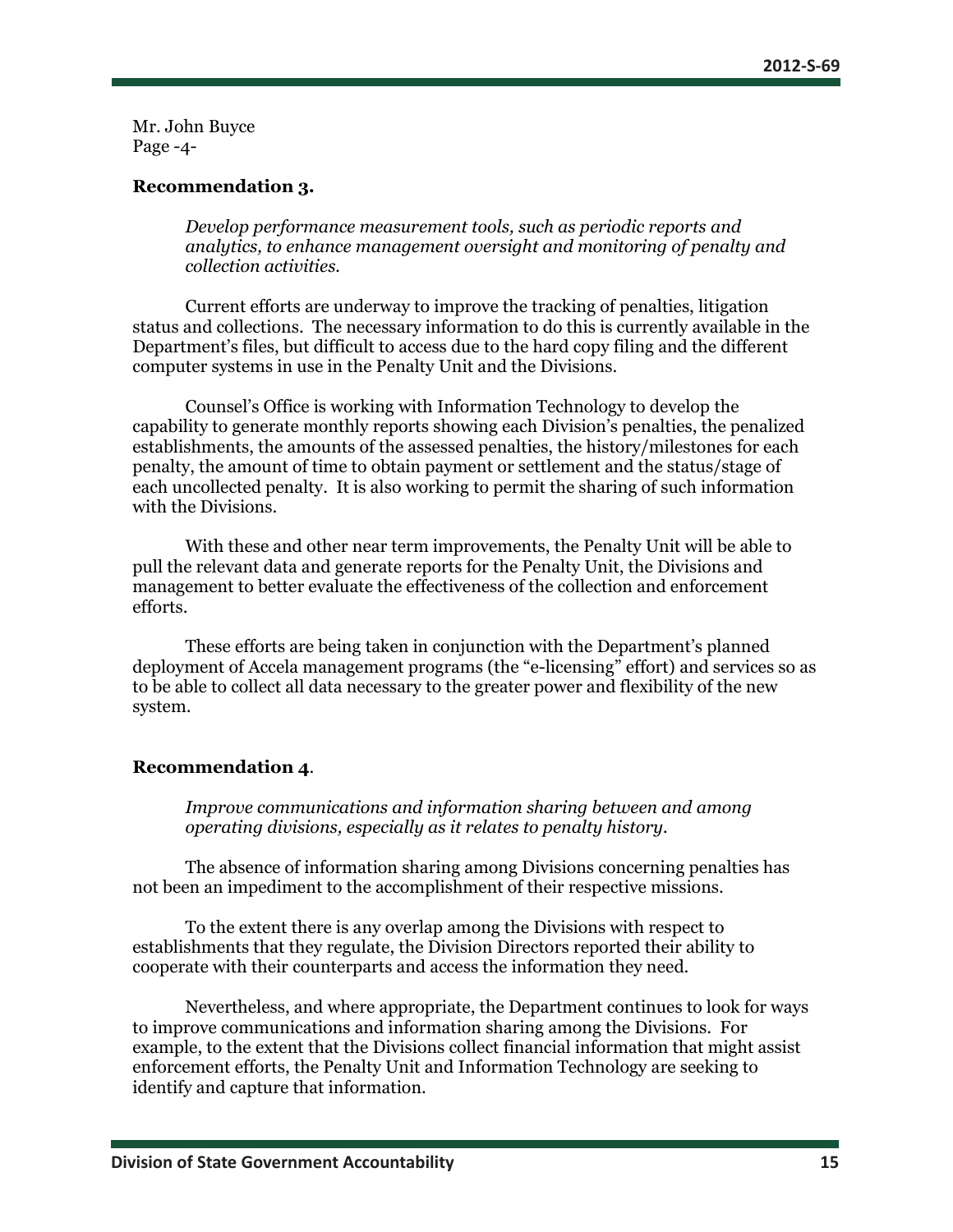Mr. John Buyce Page -5-

Moreover, Counsel's Office has identified the modernization of the Penalty Unit as a priority and its Deputy Counsel is working with each of the Divisions to improve communications and to clarify the Penalty Unit's and each Division's respective role and responsibilities in connection with penalty assessment and collection.

#### **Recommendation 5.**

*Take steps to withhold licensing or re-licensing of persons or entities with unpaid penalty obligations.*

To the extent allowed by statute, the Department has taken steps to withhold the re-licensing of entities with unpaid penalty obligations. That authority, however, does not extend to all of the Department's Divisions. The Department submitted a Departmental bill S.4302 that would, among other things, withhold licensing or relicensing in the Division of Food Safety Inspection where there were unpaid penalty obligations. This proposal was amended, removing that term, at the request of the New York State Assembly. We will continue to urge the Assembly to pass this type of measure to aid in the Department's collection activities.

#### **Recommendation 6.**

*Improve the accuracy and completeness of information in the penalty database to enable reliable reporting and thereby eliminate other redundant systems and manual processes.*

Management has been working with the Penalty Unit in developing and adopting practices of using the systems and technologies currently available to capture all relevant information needed to operate the unit and to eliminate the manual processes noted in the report. This effort is being coordinated with Information Technology, both to obtain near-term improvements and a seamless transition to the Department's use of Accela management software and products, which is planned to be deployed sometime later next year.

The filing system of the Penalty Unit is being reorganized and simplified. Counsel's Office is working with Information Technology in connection with a possible transition to electronic filing.

#### **Recommendation 7.**

*Utilize the State-Wide Offset Program, as well as the planned statewide elicensing system, as a means to collect outstanding debts.*

The Department has previously looked at the possibility of utilizing the State-Wide Offset Program. It was discovered that the Penalty Unit maintained its data in such a way that would require a greater commitment of resources to participate - resources that it did not have. Further, it was the experience of the Penalty Unit that a substantial number of the establishments were small, fiscally weak businesses, and that